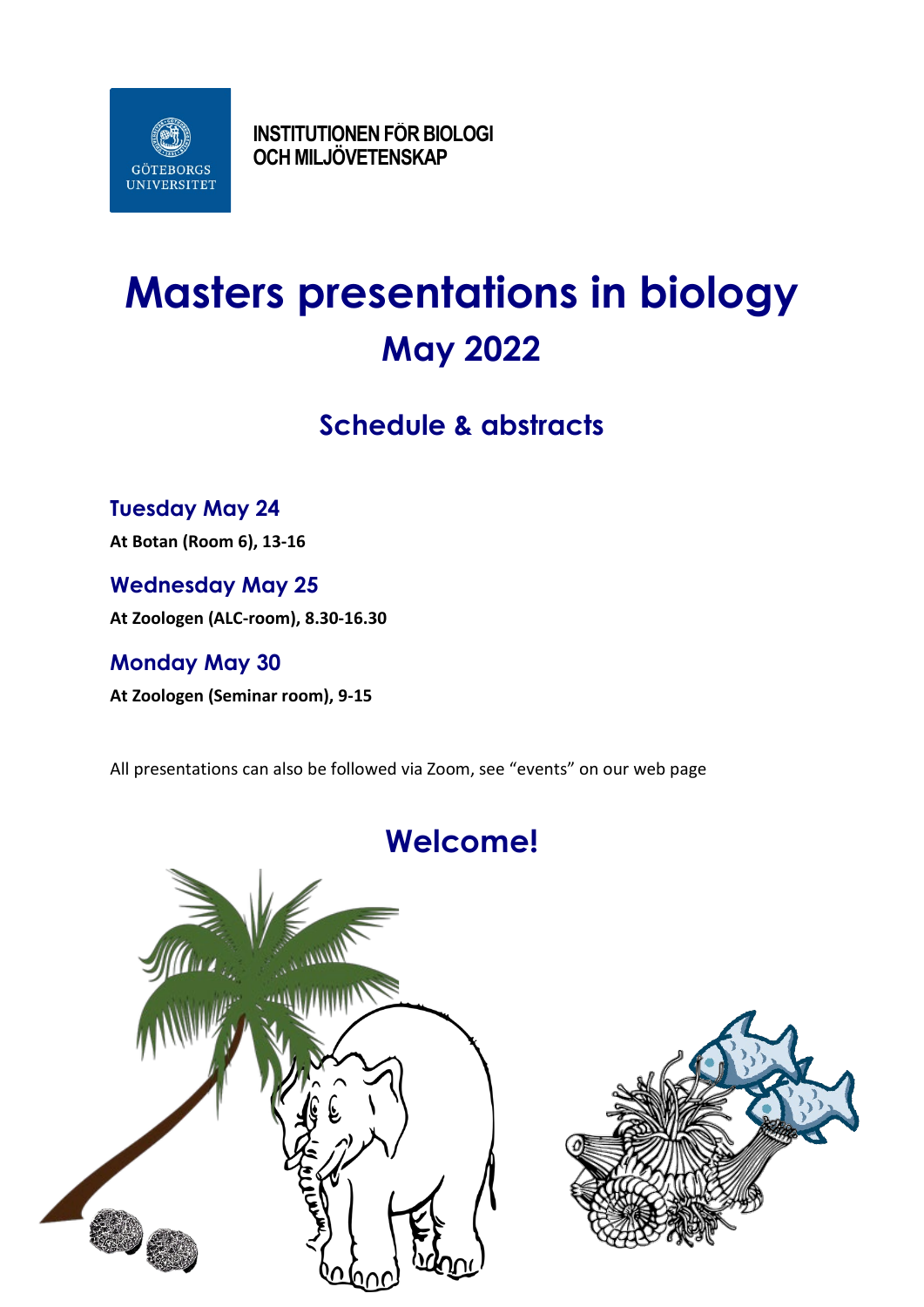# **Schedule**

*Times below are approximate (except for first presentation each day)*

# **Tuesday May 24**

| 13.00     | <b>Charlie Havsblad</b> (Conservation biology, 30 hp)                                             |
|-----------|---------------------------------------------------------------------------------------------------|
|           | The effect of suspended sediment on embryos and larvae of cold-water<br>coral Lophelia pertusa    |
|           | Opponent: Matilda Ahvenainen                                                                      |
| 13.50     | <b>Arnold Tobias Jansson</b> (Biodiversity & systematics, 60 hp)                                  |
|           | Troublesome truffles $-$ a phylogenetic and taxonomic study<br>ot<br>Hymenogaster (Basidiomycota) |
|           | Opponent: Rhonda Ridley                                                                           |
| Ca. 14.45 | <b>Short break</b>                                                                                |
| 15.00     | <b>Rhonda Ridley</b> (Biodiversity & systematics, 60 hp)                                          |
|           | Reconciliation of species delimitation in Genipa L. (Rubiaceae) using<br>integrative taxonomy     |
|           | Opponent: Arnold Tobias Jansson                                                                   |

# **Wednesday May 25**

| 8.30      | Monica Olsson (Physiology & cell biology, 60 hp)                                                                                 |
|-----------|----------------------------------------------------------------------------------------------------------------------------------|
|           | Polystyrene nanoparticles and North Sea marine oil: A toxic mixture?                                                             |
|           | Opponent: Terese Hjelleset                                                                                                       |
| 9.30      | <b>Terese Hjelleset</b> (Physiology & cell biology, 30 hp)                                                                       |
|           | It's the world's most underrated aquaculture species - but how do we feed<br>it?                                                 |
|           | Opponent: William Tejler                                                                                                         |
| Ca. 10.15 | <b>Short break</b>                                                                                                               |
| 10.30     | <b>Eleftherios Kasiouras</b> (Physiology & cell biology, 60 hp)                                                                  |
|           | Impact of intraspecific variation in personality on stress physiology and gut<br>function in rainbow trout (Oncorhynchus mykiss) |
|           | Opponent: Giovanni Fini                                                                                                          |
| Ca. 11.30 | Lunch break                                                                                                                      |
| 12.30     | Karin Witt (Evolutionary and behavioural ecology, 30 hp)                                                                         |
|           | Human pharmaceuticals $-$ an enemy of the sea anemone?                                                                           |
|           | Opponent: Pernilla Hansson                                                                                                       |
| 13.15     | Matilda Ahvenainen (Conservation biology, 60 hp)                                                                                 |
|           | Physiological and behavior differences in offspring of migratory sea trout                                                       |
|           | Opponent: Charlie Havsblad                                                                                                       |
| Ca. 14.15 | Longer break                                                                                                                     |
|           |                                                                                                                                  |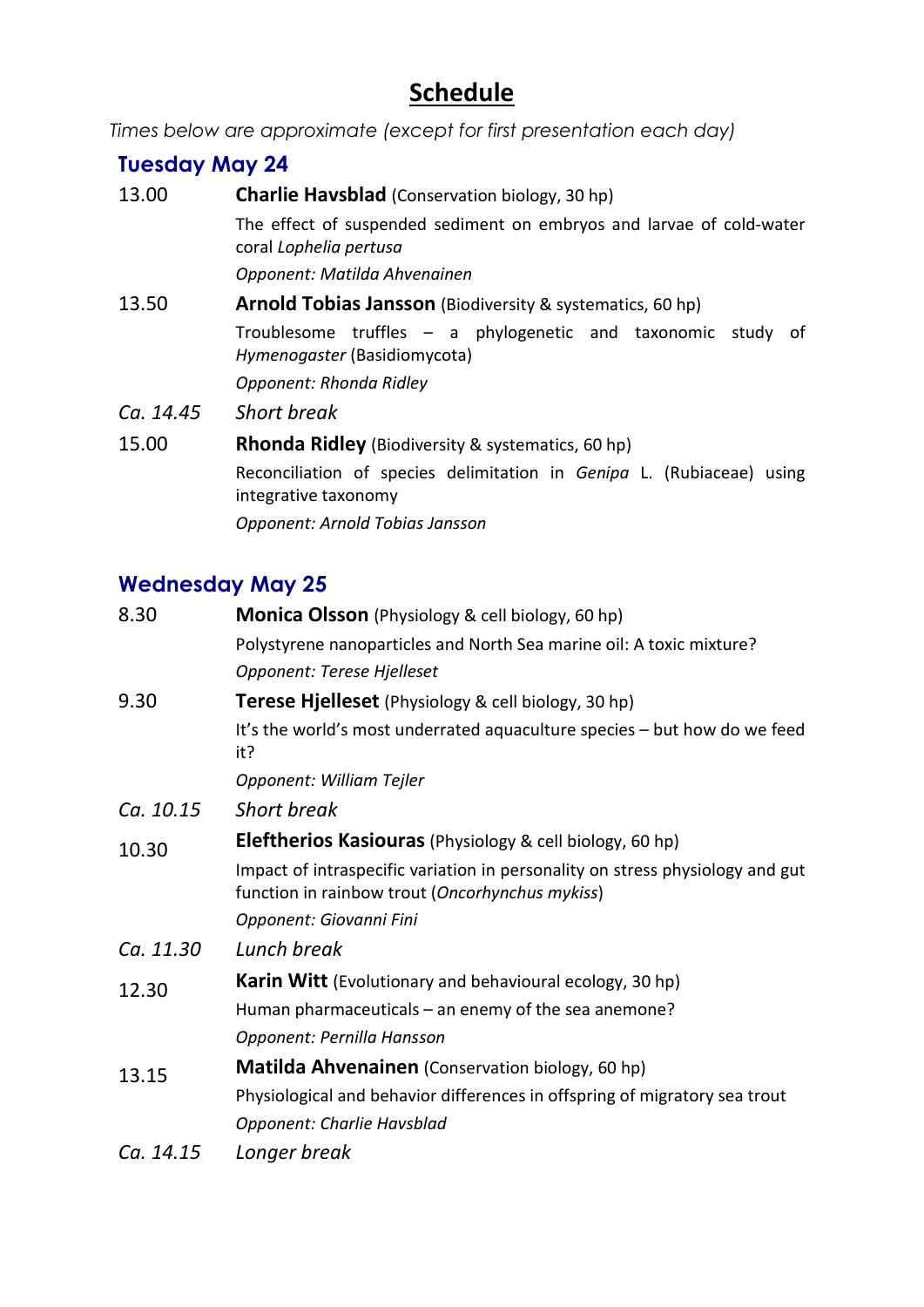14.40 **Helena Sundell** (Evolutionary and behavioural ecology, 30 hp) Arctic plant communities rise along with temperatures - Plant functional traits as a tool to predict global climate change *Opponent: Monica Olsson* 15.30 **Emma Stenlund** (Conservation biology, 30 hp) Sphagnum re-establishment on bare peat - an evaluation of restoration results *Opponent: Lisen Källman*

# **Monday May 30**

| 9.00      | <b>William Tejler</b> (Evolutionary and behavioural ecology, 60 hp)                                                                                                 |
|-----------|---------------------------------------------------------------------------------------------------------------------------------------------------------------------|
|           | Large-scale dietary changes over the past 30 years in African forest<br>elephants (Loxodonta cyclotis) in Lopé national park, Gabon                                 |
|           | Opponent: Karin Witt                                                                                                                                                |
| Ca. 10.00 | <b>Short break</b>                                                                                                                                                  |
| 10.15     | Pernilla Hansson (Conservation biology, 60 hp)                                                                                                                      |
|           | Changed morphology in brown trout (Salmo trutta) in the presence of an<br>invasive fish species and possible consequences for the benthic invertebrate<br>community |
|           | Opponent: Eleftherios Kasiouras                                                                                                                                     |
| 11.15     | <b>Giovanni Fini</b> (Conservation biology, 60 hp)                                                                                                                  |
|           | Spatio-temporal petterns of the wolf and its prey in a Mediterranean area                                                                                           |
|           | Opponent:                                                                                                                                                           |
| Ca. 12.15 | Lunch break                                                                                                                                                         |
| 13.00     | <b>Lisen Källman</b> (Conservation biology, 30 hp)                                                                                                                  |
|           | Endophytic fungi in living trees - are communities affected more by tree<br>species, tree age, or geographic origin?                                                |
|           | Opponent: Emma Stenlund                                                                                                                                             |
| 13.45     | <b>Otto Minas</b> (Physiology & cell biology, 60 hp)                                                                                                                |
|           | Arctic mycorrhizal interactions under climate change                                                                                                                |
|           | Opponent: Helena Sundell                                                                                                                                            |
| Ca. 14.45 | "Fika" for all presenters, examiners and supervisors                                                                                                                |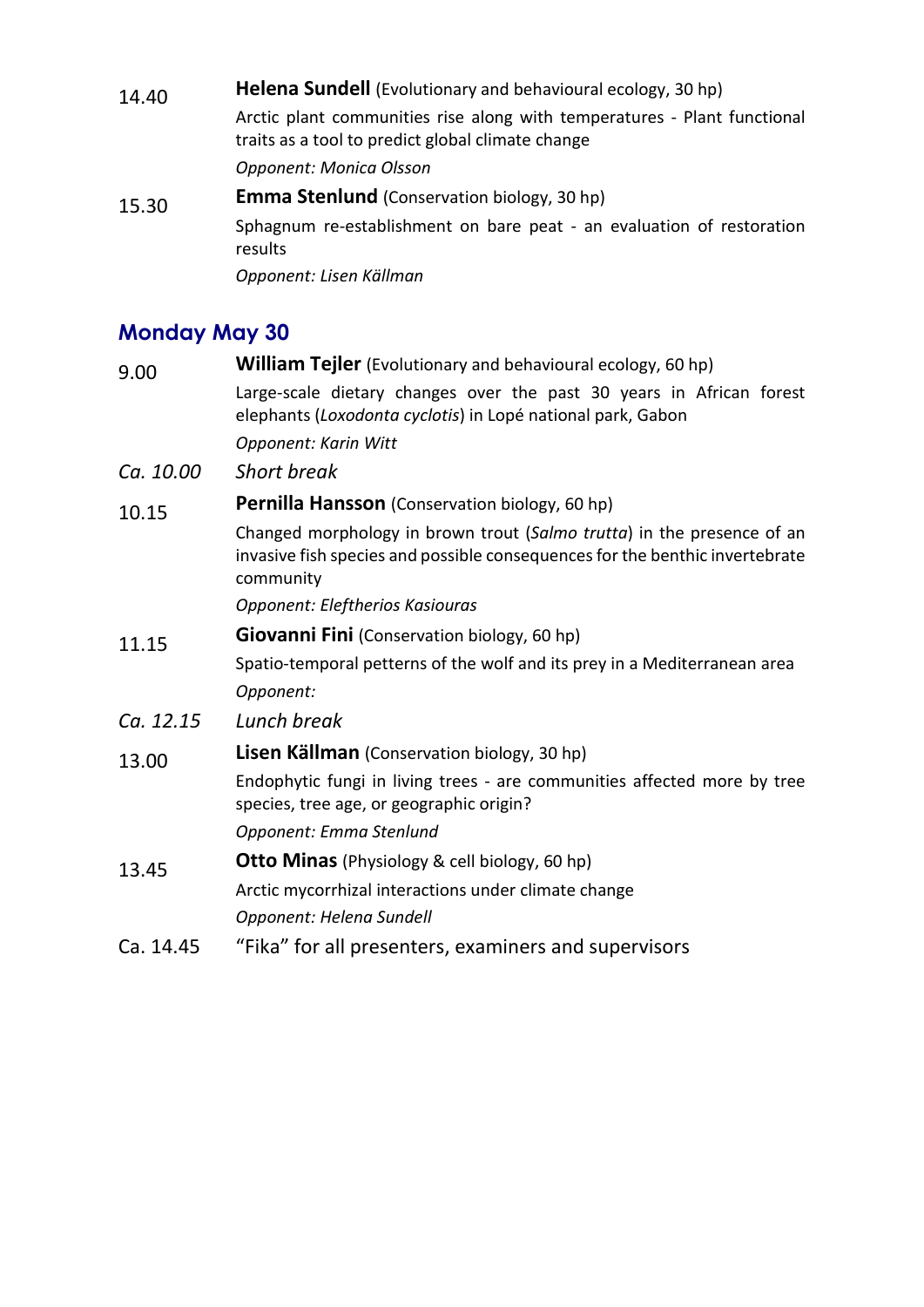# **Abstracts**

# **The effect of suspended sediment on embryos and larvae of cold-water coral**  *Lophelia pertusa*

#### **Charlie Havsblad** (Conservation biology, 30 hp)

*Supervisor: Ann Larsson, Department of Marine Sciences, GU Examiner: Karin Hårding*

The cold-water coral *Lophelia pertusa* provides important habitats in deep-sea ecosystems, allowing for a biodiversity similar to that of tropical coral reefs. However, trawling and drilling leads to increased concentrations of suspended sediment (SS), which can potentially cause various negative effects in juvenile corals. The purpose of this thesis was to study the effects of suspended benthic sediments on embryo and larvae of *L. pertusa*. The embryos/larvae were exposed to one of four SS concentrations (control, 2.5 mg/L, 5 mg/L & 25 mg/L), during one or three days. Assessments were made on embryo and larvae survival, embryo development and larvae swimming speed. The embryos started exposure at around 1 day of age, while larvae were either 5, 9 or 12 days old. After one day of exposure, embryos appeared to tolerate the highest SS concentration, but with a much higher proportion of oocytes, indicating that either fertilization or development was stunned. After three days of exposure, the embryos had decreased survival rate and were likely to lack cilia with increasing SS concentrations. They also often responded by falling apart into multiple smaller embryos with higher sensitivity. Meanwhile, the larvae were mostly unaffected in both their survival and swimming speed. Future studies need to develop more reliable techniques to study large quantities of embryos, as well as other life-stages of *L. pertusa*, to understand the effects of SS. Knowledge gained on this topic can aid management decisions, to mitigate potential implications on dispersal and deep-sea biodiversity.

\*\*\*

# **Troublesome truffles – a phylogenetic and taxonomic study of** *Hymenogaster* **(Basidiomycota)**

**Arnold Tobias Jansson** (Biodiversity & systematics, 60 hp)

*Supervisor: Henrik Nilsson, Department of Biological and Environmental Sciences, GU Examiner: Bengt Oxelman*

In the current biodiversity crisis knowing which species exist, and where they exist is critical. This is especially true of fungi since more than 90 % of the number of estimated species are still unknown to science. Among fungi, the non-monophyletic group called hypogeous fungi (true and false truffles) which includes the genus *Hymenogaster* is often overlooked. This genus is poorly known, species concepts vary between authors, typification is lacking, and type-derived sequences are rare. Recently, projects in Norway and Sweden to collect *Hymenogaster* material have yielded an assemblage of specimens that have now been sequenced. In this study, this material was combined with a set of GenBank sequences from previous *Hymenogaster* studies. Data on mycorrhizal partners were also included. Using Bayesian phylogenetic analyses, the object was exploring how the species composition in the Nordic countries compares to Europe, the relationships within *Hymenogaster*, and if *Hymenogaster* is monophyletic. Overall, the results are that the genus needs much attention. The species composition of the Nordic countries reflects that of Europe, although sampling is biased. Relationships within the genus have only been partially resolved, and *Hymenogaster*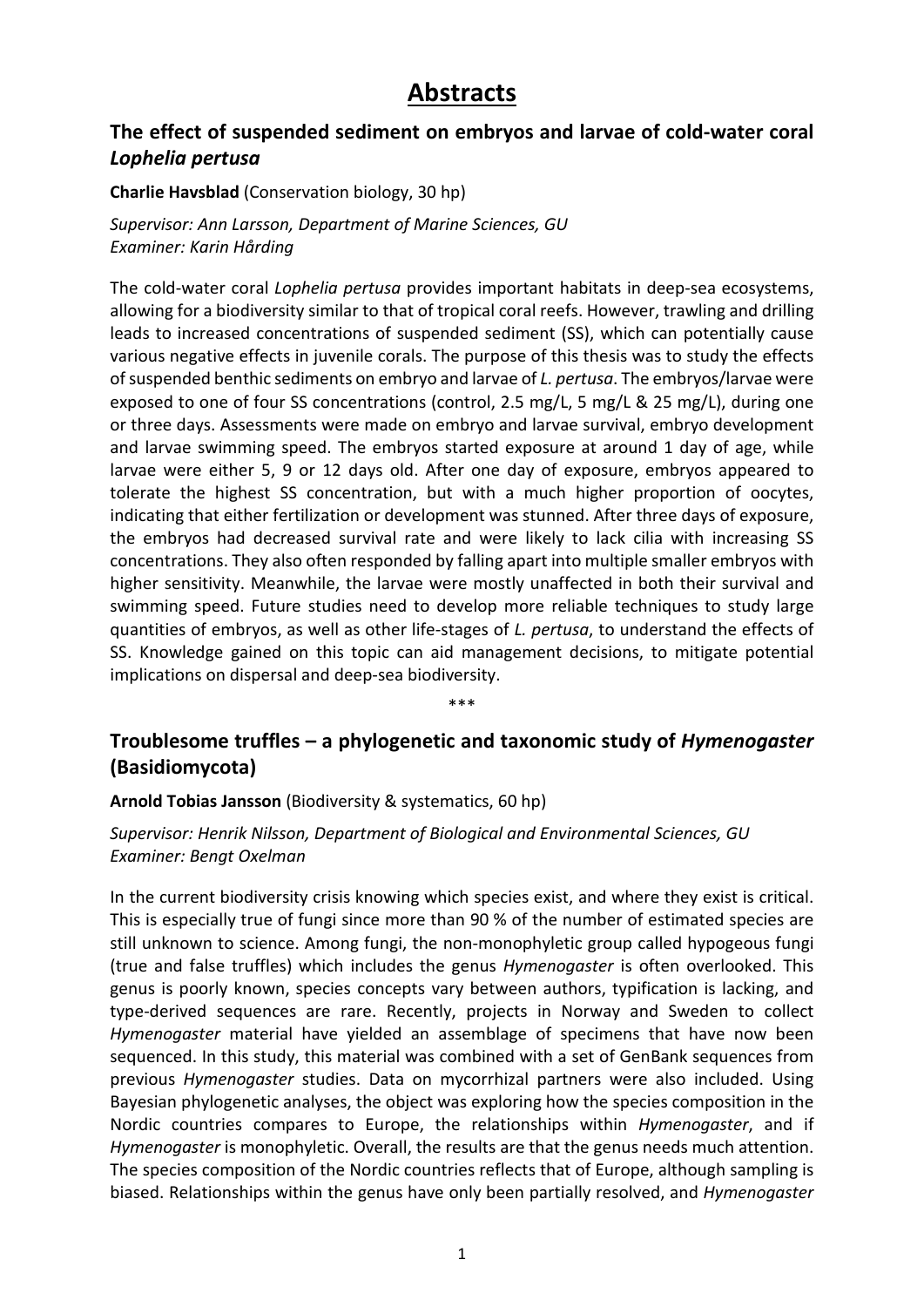in its traditional sense is not monophyletic. It will remain this way too, unless efforts are directed to designate neotypes and epitypes, and sequence existing types. It might also be wise to begin viewing some *Hymenogaster* species as species complexes to move forward and establish a better grasp of the genus.

# **Reconciliation of species delimitation in** *Genipa* **L. (Rubiaceae) using integrative taxonomy**

\*\*\*

#### **Rhonda Ridley (Biodiversity & systematics, 60 hp)**

*Supervisor: Christine Bacon, Department of Biological and Environmental Sciences, GU Examiner: Bengt Oxelman*

The genus *Genipa* L. is a widespread, lowland, Neotropical tree in the coffee family, Rubiaceae. There is long-standing disagreement on the number of species that should be recognised in the genus. I used an integrative taxonomy approach encompassing genomic, morphology and distribution data to attempt to resolve the classification of *Genipa*. A comprehensive species phylogeny was produced under the multi-coalescent model, using a high resolution dataset from Angiosperm 353 target sequence capture data. I show, the first molecular evidence that *Genipa spruceana* Steyerm. often synonymised with *Genipa americana* L. is a distinct monophyletic species, similarly the monophyly of *Genipa infundibuliformis* Zappi & Samir is also demonstrated. The species delimitation for *Genipa spruceana* and *Genipa infundibuliformis* is supported by morphological characters and distribution data in *Genipa infundibuliformis*. The phylogeny shows that the widespread species *G. americana* has three distinct clades. These are likely to be independently evolving lineages. However following an integrative taxonomy approach no taxonomic rank is recommended until they can reliably be determined with evidence other than genomic data. Additionally the importance of leaf indumentum as a diagnostic character was investigated and scanning electron micrograph images of leaf trichomes in *Genipa* are presented.

\*\*\*

#### **Polystyrene nanoparticles and North Sea marine oil: A toxic mixture?**

**Monica Olsson** (Physiology & cell biology, 60 hp)

*Supervisors: Joachim Sturve & Marianne Brookman-Amissah, Department of Biological and Environmental Sciences, GU Examiner: Kristina Snuttan Sundell*

The awareness of micro-and nanoplastic pollution and its impact on the marine ecosystem has increased over the last decade. Nanoplastics may affect aquatic organisms since their small size and high surface-to-volume ratio increases their bioavailability and ability to cross biological membranes. An enhanced understanding interactions between nanoplastics and other environmental pollutants is needed for risk assessment and management. This study aims to examine possible toxic effects associated with single and combined exposure of polystyrene nanoparticles (PsNPs) and water-accommodated fractions (WAF) of North Sea marine oil on two in vitro fish models, measuring acute toxicity and exploring more sensitive in vitro assays. Rainbow trout gill and liver cell lines were exposed to either 25 nm PsNP (1- 100 μg/mL), WAF (10-90%) or a mixture of them for 24 h. AlamarBlue and NeutralRed assays revealed a dose-dependent decrease in cell metabolic activity and lysosomal stability after WAF exposure. 80%-90% WAF concentration significantly reduced cell viability also in CFDA-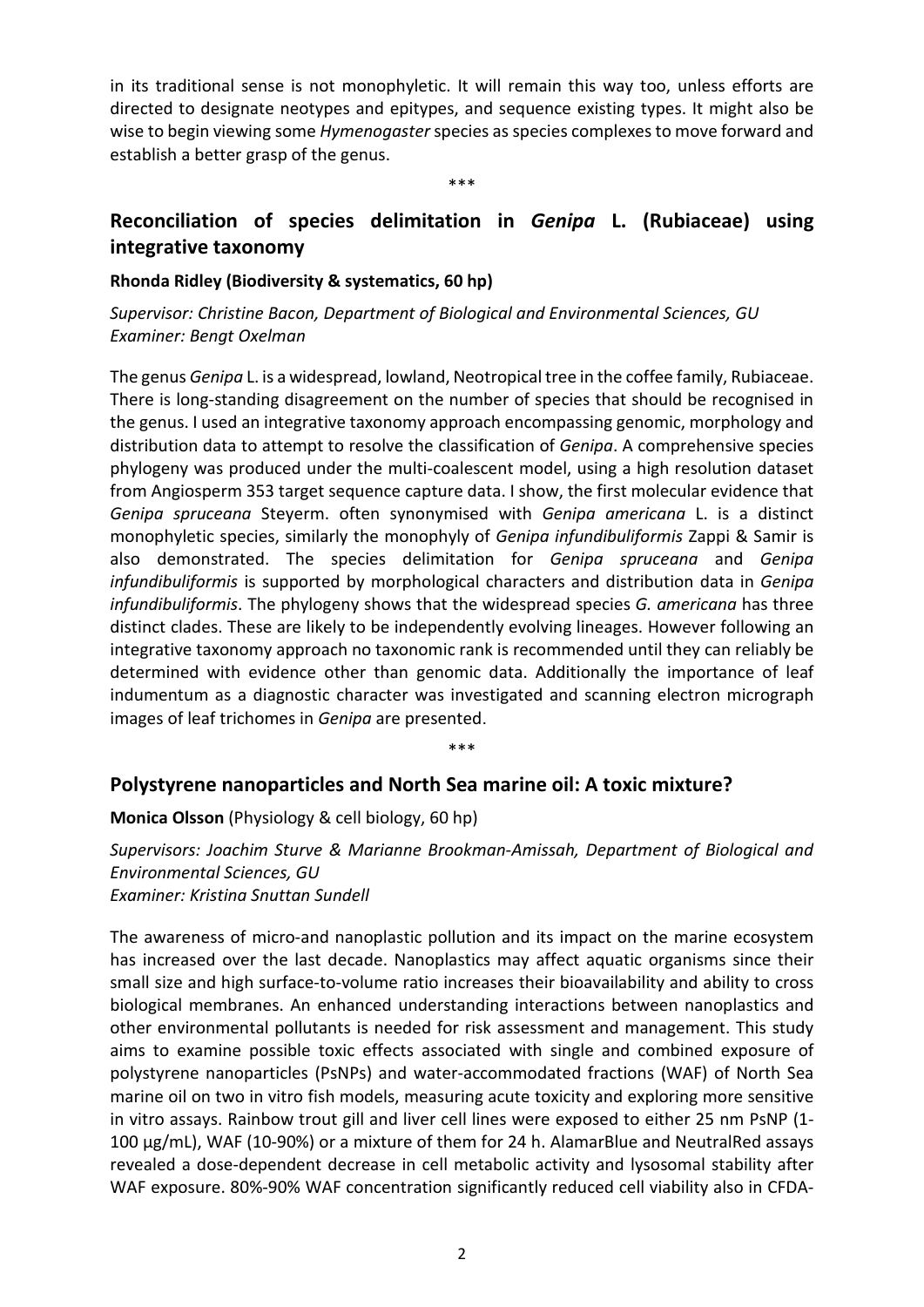AM assay measuring membrane integrity. PsNPs alone did not significantly affect the cytotoxicity. However, higher concentration of PsNP in the mixtures significantly decreased the cell viability, indicating an additive effect. Generation of intracellular reactive oxygen species measured with DCFH-DA assay increased over a 6h period for all treatments. No significant differences among single exposures of PsNP, WAF, or of different PsNP concentrations in the mixtures were found, even if a slightly protective effect can be discussed. Pilot studies showed a trend of increasing induction of CYP1A dependent EROD activity in cells exposed to 20-50% WAF, and to mixtures with higher PsNP concentration. Sublethal and lethal effects in zebrafish embryos tended to increase with higher concentration of WAF alone, and with higher PsNPs concentrations in the mixtures. To conclude, PsNPs alone were generally not found to be toxic but may increase toxicity of organic pollutants found in crude oil.

### **It's the world's most underrated aquaculture species – but how do we feed it?**

\*\*\*

#### **Terese Hjelleset** (Physiology & cell biology, 30 hp)

*Supervisors: James Hinchcliffe & Kristina Sundell, Department of Biological and Environmental Sciences, GU*

*Examiner: Michael Axelsson*

Aquaculture is an exponentially growing industry accounting for almost half of the fish production in the world, including molluscs, crustaceans and other aquatic animals. Fishmeal is the most commonly used feed in aquaculture, but it is getting increasingly expensive and is not an environmentally sustainable product. Mussel meal has been proven to be a valid protein source replacement and is more sustainable to produce, as mussels are unfed and can be cultured specifically to remove nutrient overloads in eutrophicated areas. However, the shells are viewed as a waste product and deshelling is an energy demanding process. Swedish aquaculture has a big potential because of the access to water resources, the well-developed infrastructure, and high veterinary status. However, today Sweden's fish import costs exceed what is earned from export and the aquaculture production numbers and species diversity are low. Rainbow trout accounts for almost 90% of the total fish production. In order to have a more economically and environmentally sustainable fish production, Swedish aquaculture needs to expand and diversify. The spotted wolffish is a promising potential aquaculture species because of its many favorable traits; high market value, high growth rate, resistance to diseases and low-stressed behavior make it the perfect farm animal. However, the nutritional demands are not met with commercial feeds and results in health and welfare issues. The aim of this project was to investigate how the inclusion of shells in musselmeal affects growth, health and welfare parameters in blood plasma. The results show that there are no significant differences in ion and acids-base balance, growth performance parameters or stress and growth biomarkers. Mussel meal with shells can therefore effectively replace mussel meal without negatively affecting the health, welfare, or growth of the spotted wolffish.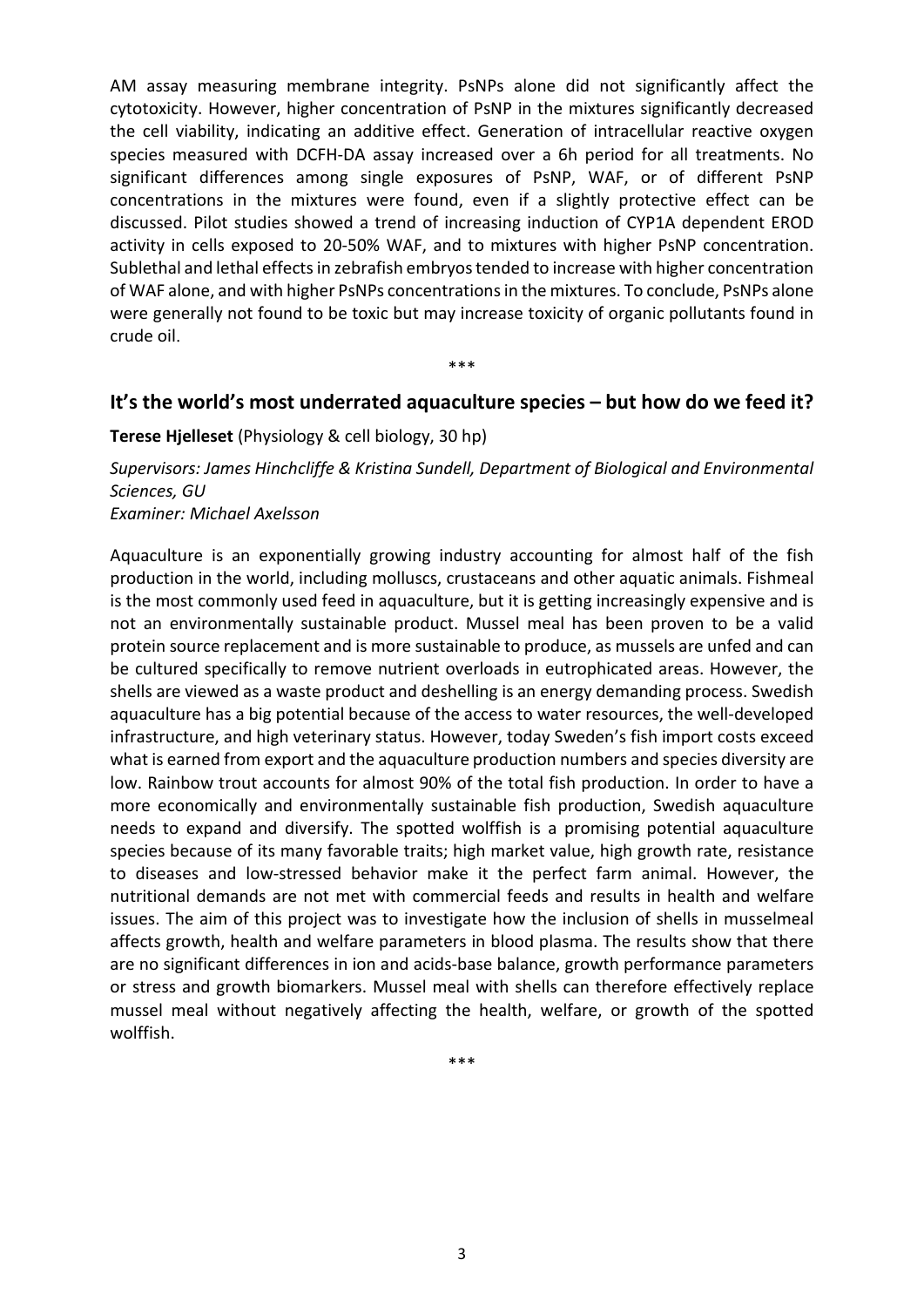### **Impact of intraspecific variation in personality on stress physiology and gut function in rainbow trout** *(Oncorhynchus mykiss)*

**Eleftherios Kasiouras** (Physiology & cell biology, 60 hp)

*Supervisor: Lynne Sneddon, Department of Biological and Environmental Sciences, GU Examiner: Michael Axelsson*

Higher demands on the aquaculture industry have increased dramatically, over the last decades. To address global food demand and sustainability challenges, [aquaculture](https://www.sciencedirect.com/topics/agricultural-and-biological-sciences/aquaculture) has appeared as an essential element in food systems. Although aquaculture is one of the most sustainable industries in food production, still there are many implications that need to be resolved. One of the most important factors and main focus of this thesis, is welfare. Rainbow trout *(Oncorhynchus mykiss)* belongs in salmonids, which is one of the most economically important and well-known groups of farmed fish. Rainbow trout exhibits two different personalities: bold and shy. These personalities affect the stress response, physiology and welfare. Additionally, these personalities are heritable, also affecting the fitness of populations. In order to apprise the effects, we designed a series of experiments. Firstly, we conducted a series of behavioral experiments. Initially the aim was to classify fish as bold or shy, with a novel object test. During this test, a novel object is introduced in the tank and fish that approach the object in less than three minutes, in a five cm distance, are classified as bold. The rest as shy. Afterwards a second novel object was conducted, and then an open field test and a pairwise contest. These tests are important for monitoring the behavior of fish and their heart rate (with biologgers), to examine how fish react in stressful situations. Finally, a third novel object conducted, to induce stress and then fish were euthanized and sampled. The samples were from brain, gut and blood. These physiological parameters were cortisol, lactate and glucose form the blood samples. The gut samples were transferred to Ussing chambers. The results evince that the latency to approach the novel object, in 5 cm distance, is the most indicative parameter of boldness or shyness. Furthermore, in agreement with previous studies, were the results about levels of cortisol. In shy fish the average levels were higher than the bold fish. Also, the heart rate during and after the tests, indicate that personality has an effect in physiology and stress response. This concludes that good welfare should be considered when farming or studying rainbow trout and in general animals.

### **Human pharmaceuticals – an enemy of the sea anemone?**

**Karin Witt** (Evolutionary and behavioural ecology, 30 hp)

### *Supervisor: Lynne Sneddon, Department of Biological and Environmental Sciences, GU Examiner: Lotta Kvarnemo*

\*\*\*

Derivatives and metabolites of human pharmaceuticals and chemical compounds are polluting both freshwater ecosystems and the earth's oceans. It is important to understand how these compounds affect animal behaviour. *Metridium senile* is a sea anemone common to the intertidal fauna of the Swedish west coast and was used and a model species. By exposing *M. senile* to the anti-anxiety drug diazepam, the beta-blocker propranolol and caffeine this study explored the potential impact of human pharmaceuticals and chemical compounds on risk-taking behaviour. A four-week experiment was performed on 44 anemones in four groups under controlled laboratory conditions. In week one normal startle response times (SRTs) were measured repeatedly for each individual, which is an indicator of risk-taking behaviour. The anemones were exposed to one of the three agents over a two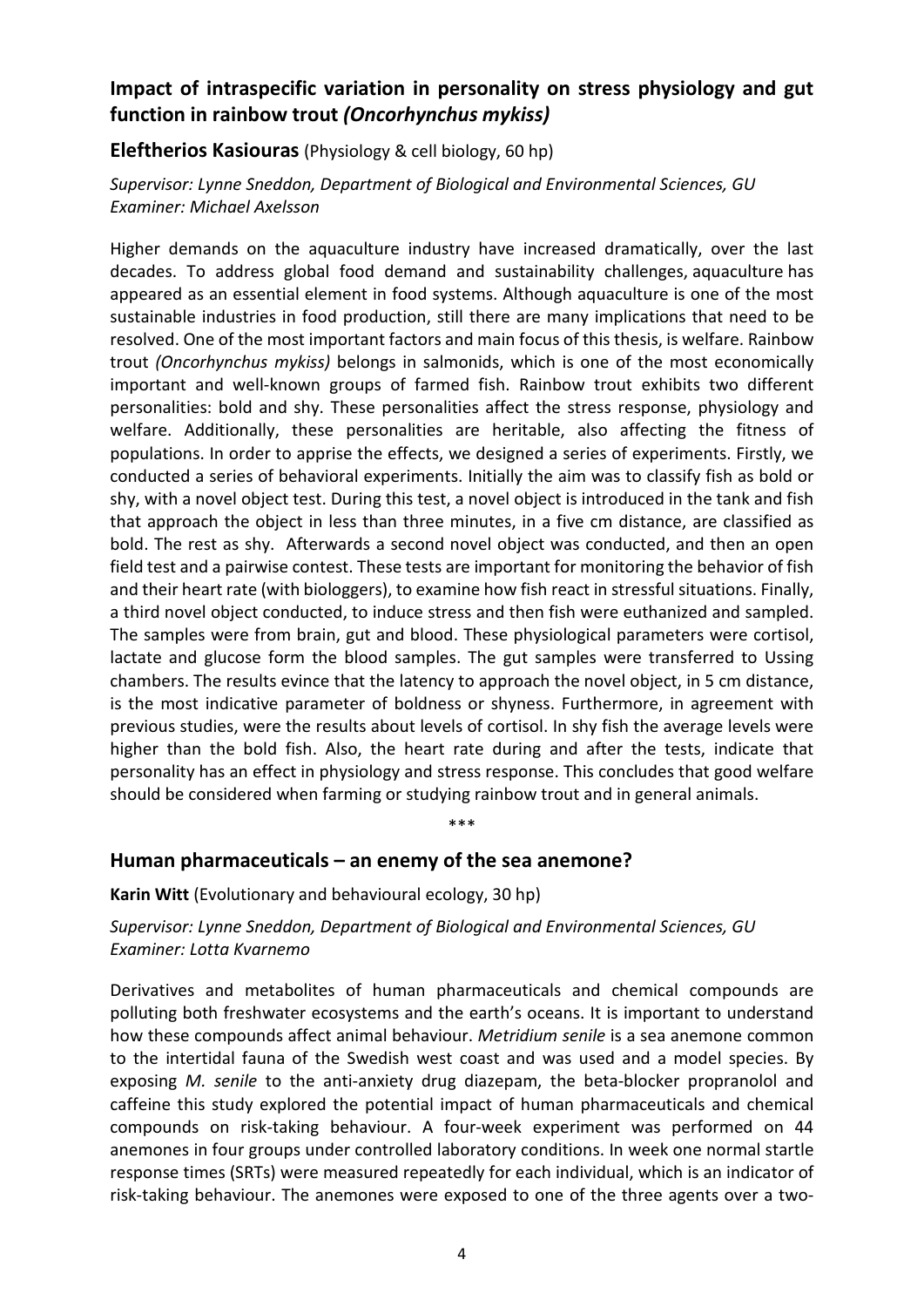week period followed by a recovery week with SRTs measured each week. Caffeine was the only drug to have an effect, causing *M. senile* to become shyer, reducing its risk-taking behaviour and survival. This study demonstrates that caffeine alters the behaviour of *M. senile* and given caffeine is present in high quantities in the environment globally, its actions may have a significant effect on individuals, populations and the ecosystem which should be explored in future studies.

\*\*\*

### **Physiological and behavior differences in offspring of migratory sea trout**

#### **Matilda Ahvenainen** (Conservation biology, 60 hp)

*Supervisor: Johan Höjesjö, Department of Biological and Environmental Sciences, GU Examiner: Lotta Kvarnemo*

The brown trout (*Salmo trutta*) as a species present a great deal of plasticity, both in habitats, feeding niches and in migratory patterns. It has been shown in a vast range of species, one of them being brown trout, that certain personality traits such as aggression and boldness and some physiological trait seems to be related to an individuals' dispersal and migratory patterns. In this study we therefor wanted to investigate differences in juvenile offspring of brown trout with different migratory distances. All individuals in this study originated from three catchment areas in Haga å in western Sweden at 0.5 and 2.5 kilometers from the river mouth, respectively, to present offspring from fish with two different migratory distances. This present study was divided into two main parts, one with a main focus on physiological differences and one part with a more in depth behavior scoring. Our findings from the first part showed that offspring of long distance migratory exhibited relatively longer pectoral fins, a trait that might be related to an enhanced swimming performance and could be explained by a more demanding migratory route. These results also revealed a higher body condition value for long migratory individuals, a result that contradicts well established concepts such as the River Continuum Concept and might be affected by environmental disturbances. The second part exhibited a clear difference in personality traits where offspring of long distance migratory fish displayed a more aggressive personality and won dyad trials at a significantly higher frequency. Despite a significant difference in aggression, no difference in boldness or activity was displayed. Making it, as with many behavioral studies, hard to draw firm conclusions about the effect of personalities and further research might be required to answer the question of how different migratory patterns affect populations.

# **Arctic plant communities rise along with temperatures - Plant functional traits as a tool to predict global climate change**

\*\*\*

**Helena Sundell** (Evolutionary and behavioural ecology, 30 hp)

#### *Supervisor: Anne Bjorkman, Department of Biological and Environmental Sciences, GU Examiner: Håkan Pleijel*

In the arctic regions, global warming occurs at a rate at least two-fold compared to the rest of the world. This study aims to investigate how future predicted temperature increase may affect arctic plant communities. Plant functional traits and potential feedback mechanisms was assessed at the community level in natural (unmanipulated) and temperature manipulated environments in arctic areas of Sweden (Latnajajure and Abisko), and Finland (Kilpisjarvi). The temperature was manipulated using Open Top Chambers (OTC) of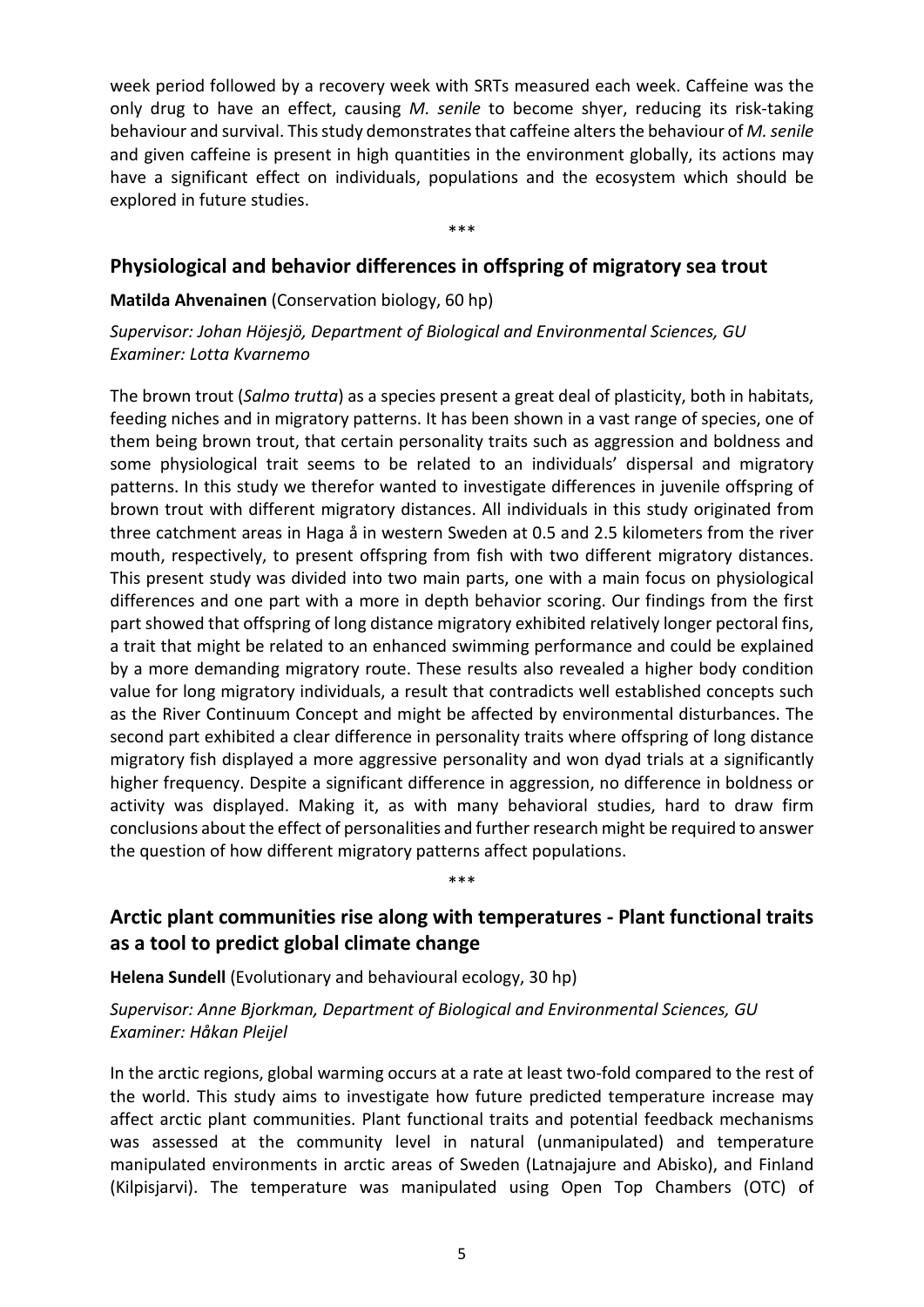approximately 1 m<sup>2</sup>, that induces a local temperature increase ranging between 1.5-3 $^{\circ}$ C in 5-24 randomly selected plots within each arctic site. Data of five different functional traits was subsequently compared between the temperature manipulated and the natural plots. The study focused on two functional traits associated with plant growth, height and leaf area and three functional traits associated with the economic resource spectrum, Leaf Dry Matter Content (LDMC), Leaf nitrogen content (LeafN) and Specific Leaf Area (SLA). The results show a positive correlation between increasing temperatures and plant height, indicating that plant communities are growing taller when exposed to higher temperatures. A thorough literature review on plant functional trait variations and their possible association with climate change feedback mechanisms was performed. The main possible feedback mechanism found was reduction albedo from taller plants. Albedo is the amount of solar energy reflecting from earth's surface back through the atmosphere. Hence a lower albedo creates more absorption of heat to the planet accelerating global warming. On the other hand, woody plants that grow taller also have a larger ability to store carbon in trunks. Resulting in reduced CO2 in the atmosphere and a deceleration of the temperature increase, thus a negative feedback mechanism. In summary, this study has focused on plant functional traits influenced by global warming and their feedback on the temperature increases and can allow us to better predict changes of arctic plant communities as well as global climate change induced by such changes.

\*\*\*

#### **Sphagnum re-establishment on bare peat - an evaluation of restoration results**

#### **Emma Stenlund**

*Supervisors: Åslög Dahl, Department of Biological and Environmental Sciences, GU & Kristofer Paulsson, The County Administrative Board of Jönköping Examiner: Anne Bjorkman*

Restoration of former peat extraction sites is a rather young practice in Sweden. As part of the EU-funded project *Life to Ad(d)mire*, the County Administrative Board of Jönköping have restored a number of areas affected by peat extraction, with the purpose of achieving a favorable conservation status for the habitats and the species that depend on them. The main purpose of this project has been to examine to what extent peat mosses, *Sphagnum*, have reestablished on the bare peat surfaces exposed after excavation on two of these sites. I further wanted to look into potential causes for within-site variation. *Sphagnum* coverage, species composition, thickness of the *Sphagnum* layer and relative water table position was measured in the field. The results indicate that a higher water table is preferable to a lower one in terms of thickness and coverage of *Sphagnum.* However, the species that were commonly found in the wettest areas are known to decompose faster than their hummock-living relatives more typically found in the slightly drier sites. The main purpose of the restoration project was to counteract the habitat loss due to overgrowth in order to favor birds. Poor *Sphagnum* establishment may therefore not be an urgent problem. It could, however, indicate that the water table is still too low or unstable in certain areas. If this is the case, higher vegetation could potentially re-establish and increase the need for further interventions.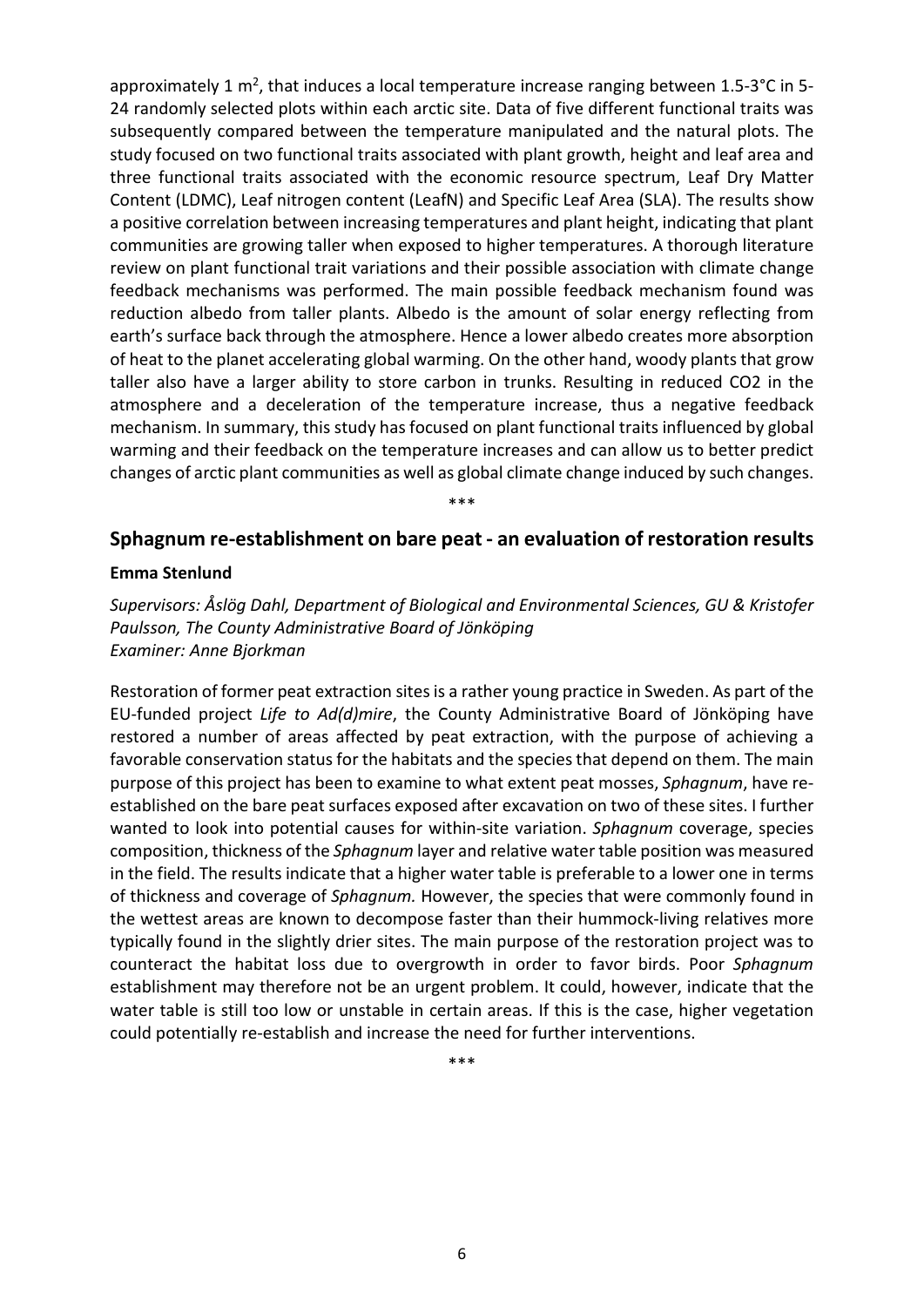# **Large-scale dietary changes over the past 30 years in African forest elephants (***Loxodonta cyclotis)* **in Lopé national park, Gabon**

**William Tejler** (Evolutionary and behavioural ecology 60 hp)

*Supervisor: Luc Bussière, Department of Biological and Environmental Sciences, GU Examiner: Mats Olsson*

Anthropogenic pressures are rapidly causing many environmental changes, which negatively impact wild populations. The result of a large biodiversity crisis could be catastrophic and would most definitely lead to a less inhabitable planet for humans. These pressures can be seen first-hand in Lopé national park in Gabon. Here, scientists have made a compelling case linking climate change-induced fruit decline and body condition loss in African forest elephants – a keystone species in this ecosystem. However, direct evidence of dietary change was missing. In this study we investigated seasonal and decadal changes to the diet of these elephants, using 30-year-old dung data, as well as newly collected dung data from 2021-22, in order to make inference about dietary changes. From the dung samples we identified different types of foods, and the amount eaten of them, as well as other parameters. The data were analysed using Generalized additive models (GAMs), and the results showed that the diet patterns differed substantially between the decades in many regards. Firstly, the breadth of fibre-rich foods such as grass and wood had increased, furthermore, these fibre-rich foods were also eaten at much larger quantities than before – both observations indicating compensatory feeding due to lower fruit availability. Secondly, more fruit species had decreased in utilization than increased in the diet  $-$  a concerning trend for this frugivorous species. These results highlight that large-scale and long-term changes are happening in Lopé NP, which is one of the last strongholds of pristine and untouched wildlife. These findings are therefore of utmost importance in order to make wise management plans that can help this endangered population cope in a fast-changing world.

\*\*\*

# **Changed morphology in brown trout (***Salmo trutta***) in the presence of an invasive fish species and possible consequences for the benthic invertebrate community**

#### **Pernilla Hansson** (Conservation biology, 60 hp)

*Supervisor: Johan Höjesjö, Department of Biological and Environmental Sciences, GU Examiner: Mats Olsson*

The introduction of the American brook trout (*Salvelinus fontinalis*) into European streams has led to the establishment of reproducing populations. In streams where its occurrence overlaps with brown trout (*Salmo trutta*) which is native to Europe, the brown trout changes behaviour in a convergent fashion, choosing to hunt for drifting terrestrial prey in the same way brook trout does, rather than the aquatic invertebrates that are otherwise characteristic for its diet. This dietary change has been associated with a shift in morphological traits, and similar morphological changes in brown trout is observed in this study in two streams in southern Sweden. Brown trout living in sympatry with brook trout had higher body height, smaller heads, and smaller eyes. The morphological differences between streams decreased in sympatry, potentially indicating a possible breakdown of local adaptation. Additionally, the aquatic invertebrate community varied between stretches of the different competition types, where *Ephemeroptera* became less prominent in sympatric stretches and some taxonomic groups were more associated with one competition type. While the invertebrate composition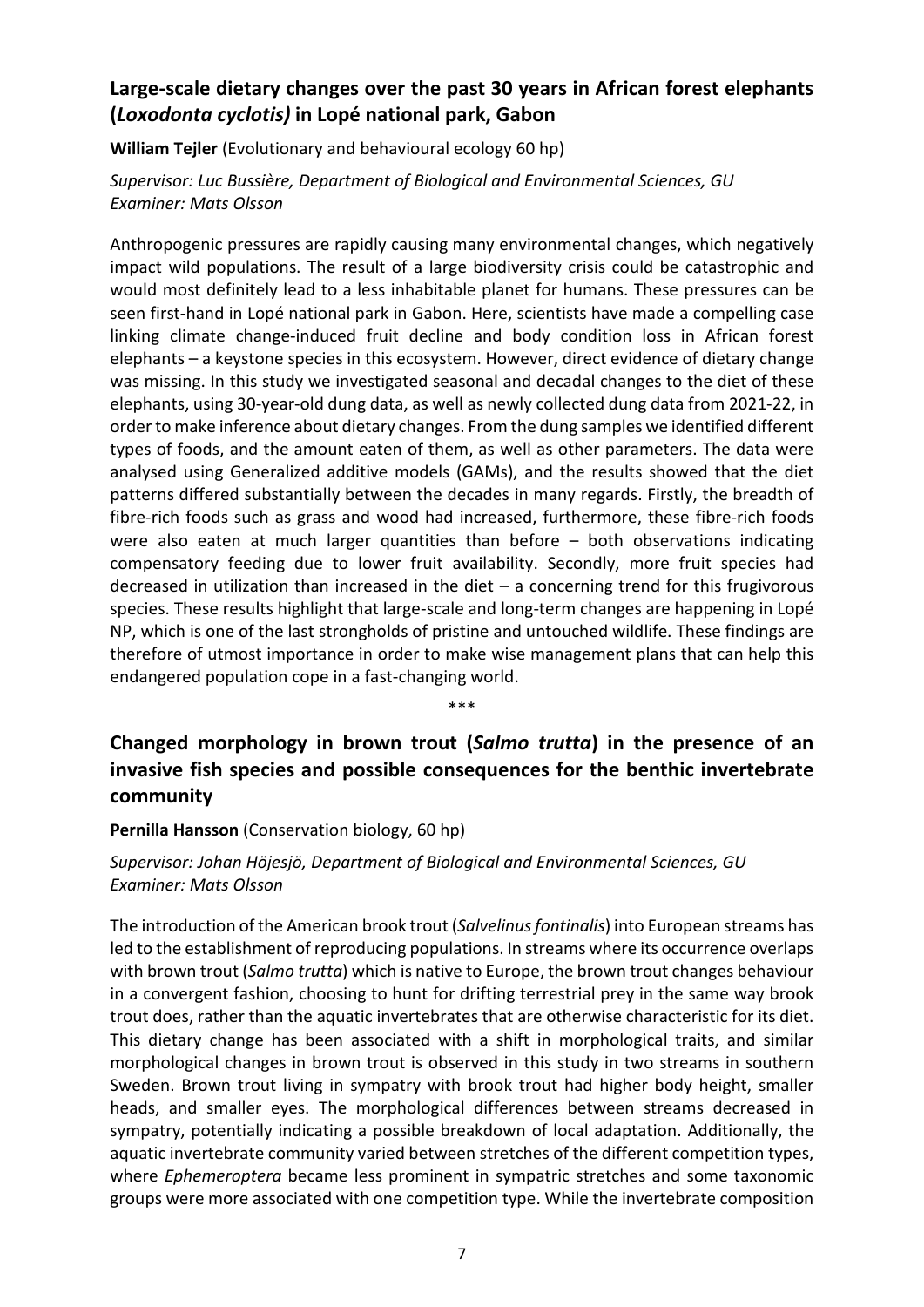differs between competition types and stream, there is no clear overall consistent pattern between streams and competition type. As the analysis was only carried out on two streams, part of the variation could be due to the variable benthic environment along the stream stretches, but the identification of some taxonomic groups consistently associated with sympatry or allopatry can be taken as an indication that there might be some taxonomic.

\*\*\*

#### **Spatio-temporal petterns of the wolf and its prey in a Mediterranean area**

**Giovanni Fini** (Conservation biology, 60 hp)

*Supervisors: Francesco Ferretti, University of Siena & Karin Hårding, Department of Biological and Environmental Sciences, GU Examiner: Luc Bussière*

Starting from the 1970s, populations of top predators such as the wolf *Canis lupus* have been expanding across the Europe thanks to the protection regime accorded, the creation of many protected areas, the increased abundance of wild ungulates and other several factors. The return of these animals can trigger significant consequences from the ecological as well as management points of view. Large carnivores have been reported to exerting a great impact on ecosystems by triggering trophic cascades. However, a large portion of studies showing the effects of predator-prey relationships on ecosystems come from large, protected areas in North America or Africa with absent or little human disturbance. Conversely, in more anthropized ecosystems such as the European ones, characterized by smaller and scattered protected areas, the presence and activity of humans may influence predator-prey relationships, affecting the potential of apex predators to influence other components of ecosystems. As predators should match their spatiotemporal patterns to those of prey, the latter are expected to develop behaviors that allow them to avoid a direct encounter with the predator. However, the anti-predatory responses can be not univocal, especially in fragmented contexts such as the European ones, where animals cohabit with human activities. I focused on spatiotemporal pattern of the wolf and its may prey in a costal protected area in central part Italy (Maremma Regional Park). Wolf presence in the area is stable from 2015, and the fallow deer has been reported as their main prey in the first 2-3 years after their settlement. I used data collected through intensive camera trapping (57 camera traps) from April 2020 to March 2021. Over 20000 detections of wolf, ungulates and people were collected and analyzed (*n* = 1523, wolf; *n* = 5441, wild boar; *n* = 5424, fallow deer; *n* = 589, roe deer; *n*  = 8292, people). As expected, the wolf showed nocturnal activity patterns, with peaks statistically associated with the activity rhythms of the wild boar, with whom a remarkable temporal overlap was detected ( $Δ<sub>4</sub> = 0.91$ ). Diurnal activity was observed in the fallow deer, with a medium-low overlap with the wolf ( $\Delta_4$  = 0.53). Results contrasted with findings obtained in the 1900s, i.e., when the wolf was absent from the area and fallow deer showed nocturnal/crepuscular activity. Moreover, results were different from what found in 2017- 2018, i.e., a couple of years after the stable return of the wolf, when diurnal activity was only reported in sites highly attended by predators. The roe deer showed activity peaks at sunrise and sunset, as typically reported for this species, resulting in a low overlap with the wolf ( $\Delta_4$  = 0.48). Results suggest an anti-predatory response based on temporal avoidance by fallow deer, whereas no support for spatial avoidance was detected. Future studies should evaluate potential alternative responses in wild boar, as well as the potential for wolf predation to modulate ungulate abundance and impact on habitats.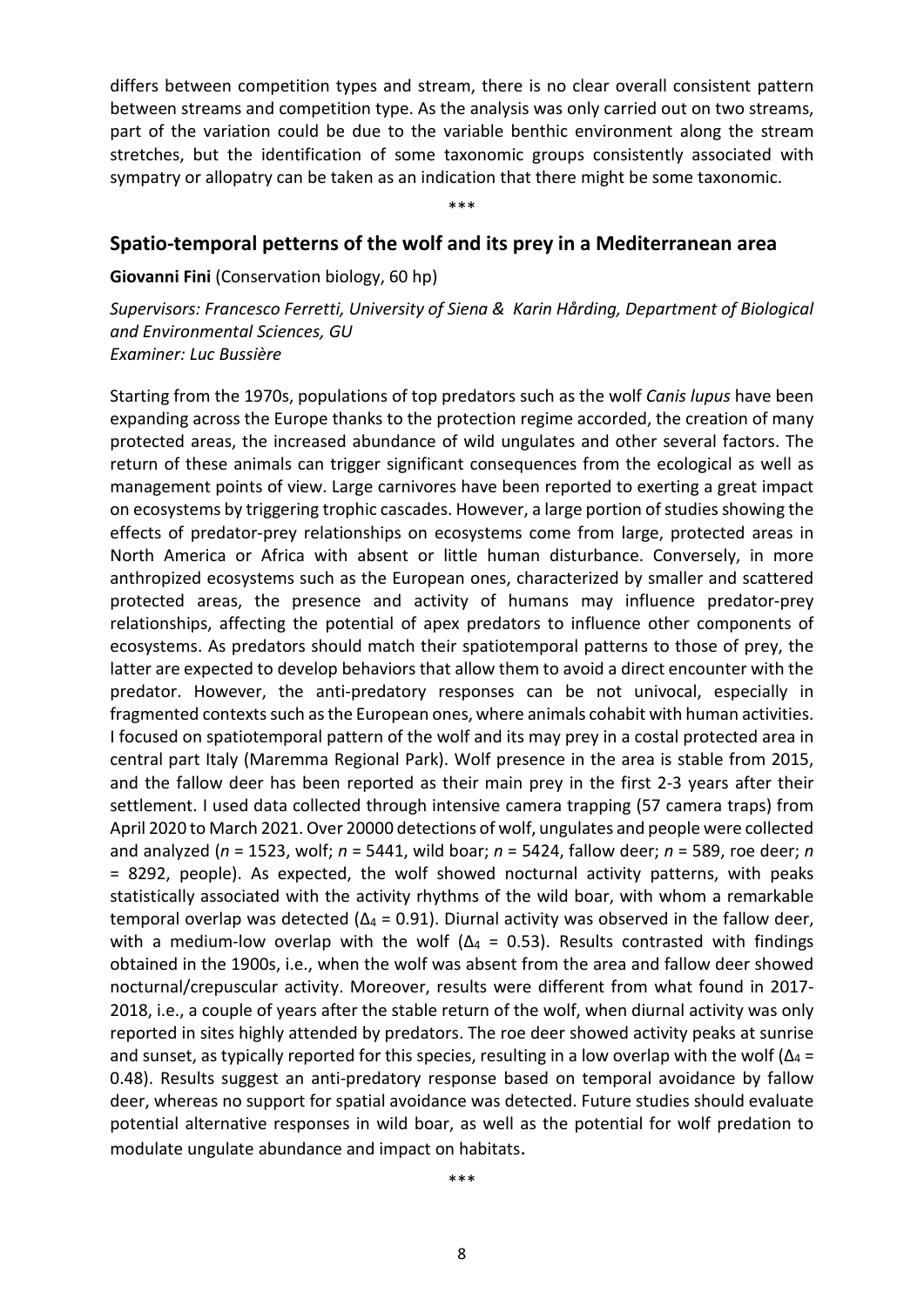### **Endophytic fungi in living trees - are communities affected more by tree species, tree age, or geographic origin?**

**Lisen Källman** (Conservation biology, 30 hp)

*Supervisors: Björn Nordén, Norwegian Institute for Nature research & Oskar Gran, Department of Biological and Environmental Sciences, GU Examiner: Frank Götmark*

Endophytic fungi are ubiquitous living vascular living plants and identified in several different environments. The endophytes may have various ecological roles such as commensals, symbionts and latent invaders. Woody plants harbour diverse array of different endophytic species that have been detected in various habitats, from leaves to roots. However, the knowledge and research about endophytic communities are scarce, especially in relation to conservation of biodiversity. One of the reasons is the difficulties in detecting and identifying the fungal species, especially in the more complex hosts. The project aims to investigate if the species density and species composition differ between tree species (*Acer plataniodes, Fagus sylvatica, Quercus robur, Tilia cordata, Acer plataniodes*), and among three regions in southern Norway and between tree sizes. The analyses were bases on a dataset of environmental DNA samples from sapwood 208 trees. The result show that *Q. robur* differs significantly from the other tree species in both species composition and density with considerably more species and red-listed species. Oak also harboured a large portion of species only sampled in one sample. There was no significant difference in species density for the three regions. Stem size affected the fungal endophyte communities composition, but not for all tree species. That oak differed significantly from the other species indicates that it has a very distinct funga from the other tree species, with oak almost entirely harbouring the red-listed species. The large portions of singleton species imply that the oak is an important host of many rare species. This emphasizes the importance of oak for rare and red-listed species and could be an essential factor for protecting areas where oaks are located to prevent the rare and red-listed species from decreasing in abundance.

\*\*\*

#### **Arctic mycorrhizal interactions under climate change**

**Otto Minas** (Physiology & cell biology, 60 hp)

*Supervisors: Anne Bjorkman & Wilhelm Osterman, Department of Biological and Environmental Sciences, GU Examiner: Johan Uddling*

The Arctic is experiencing climate change at an extreme rate, and as the Arctic stores large amounts of below ground carbon, understanding how climate change will affect the carbon cycle is of utmost importance. Additionally, as temperatures warm, the rate of soil nutrient cycling is also expected to increase, benefitting organisms relying on mineralized soil nutrients. Two potential beneficiaries of these changes are graminoids and arbuscular mycorrhizal fungi (AM). A changing plant community composition with an increase in graminoid abundance could affect the carbon cycle through increased rates of growth and decomposition. Additionally, an increased prevalence of AM could affect the carbon cycle due to the fungi storing low levels of carbon below ground and decomposing relatively quickly. However, how the association between graminoids and AM will be affected by climate change is relatively poorly understood. This thesis used an altitudinal gradient from  $\sim$ 950 to 1250 m in northern Sweden to investigated how the association between the arctic graminoid *Poa*